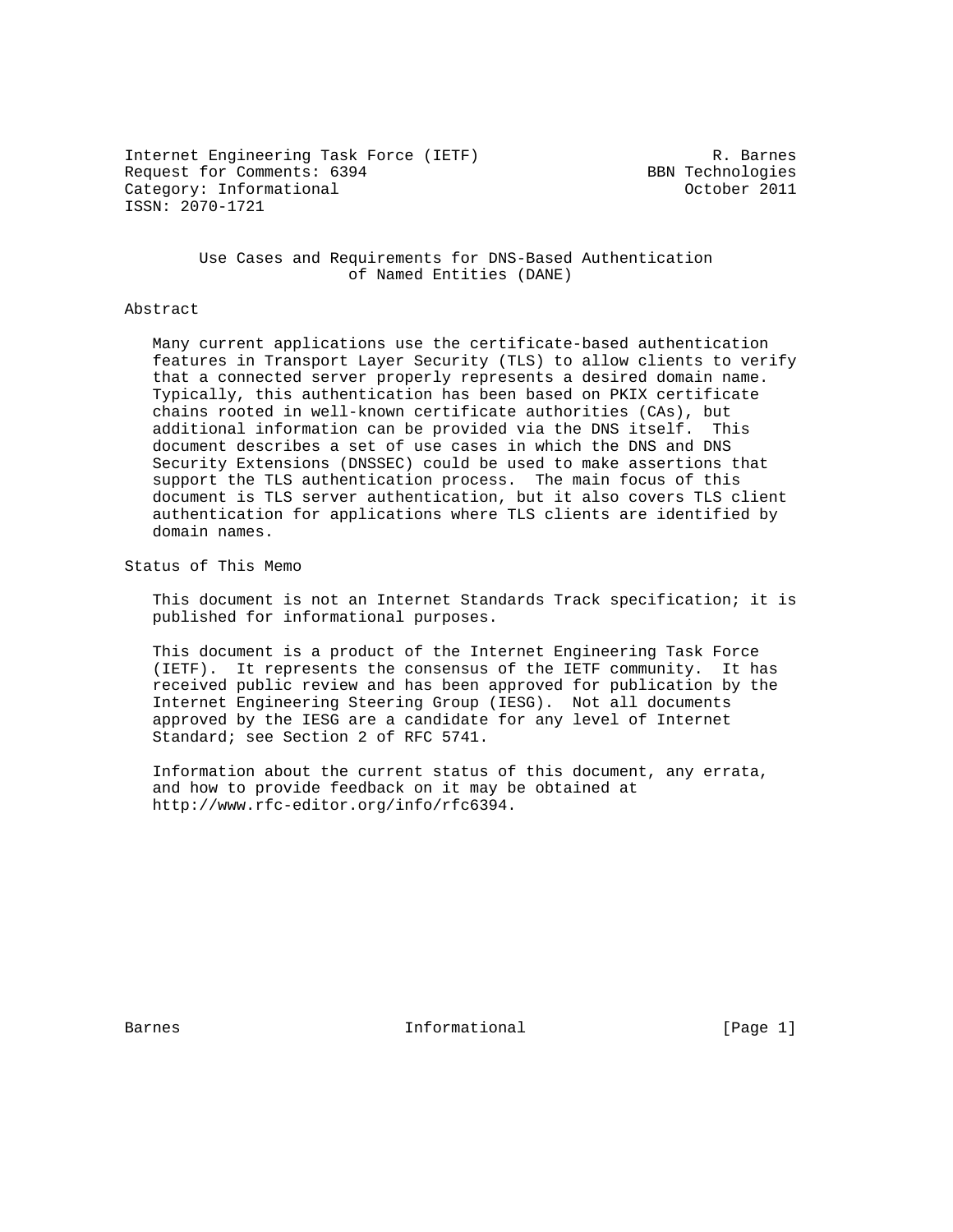### Copyright Notice

 Copyright (c) 2011 IETF Trust and the persons identified as the document authors. All rights reserved.

 This document is subject to BCP 78 and the IETF Trust's Legal Provisions Relating to IETF Documents

 (http://trustee.ietf.org/license-info) in effect on the date of publication of this document. Please review these documents carefully, as they describe your rights and restrictions with respect to this document. Code Components extracted from this document must include Simplified BSD License text as described in Section 4.e of the Trust Legal Provisions and are provided without warranty as described in the Simplified BSD License.

# Table of Contents

| 3.3. Trust Anchor Assertion and Domain-Issued Certificates 7 |
|--------------------------------------------------------------|
|                                                              |
|                                                              |
|                                                              |
|                                                              |
|                                                              |
|                                                              |
|                                                              |

#### 1. Introduction

 Transport Layer Security (TLS) is used as the basis for security features in many modern Internet application service protocols to provide secure client-server connections [RFC5246]. It underlies secure HTTP and secure email [RFC2818] [RFC2595] [RFC3207], and provides hop-by-hop security in real-time multimedia and instant messaging protocols [RFC3261] [RFC6120].

 Application service clients typically establish TLS connections to application servers identified by DNS domain names. The process of obtaining this "source" domain is application specific [RFC6125]. The name could be entered by a user or found through an automated discovery process such as an SRV or NAPTR record. After obtaining the address of the server via an A or AAAA DNS record, the client conducts a TLS handshake with the server, during which the server presents a PKIX certificate [RFC5280]. The TLS layer performs PKIX

Barnes **Informational Informational** [Page 2]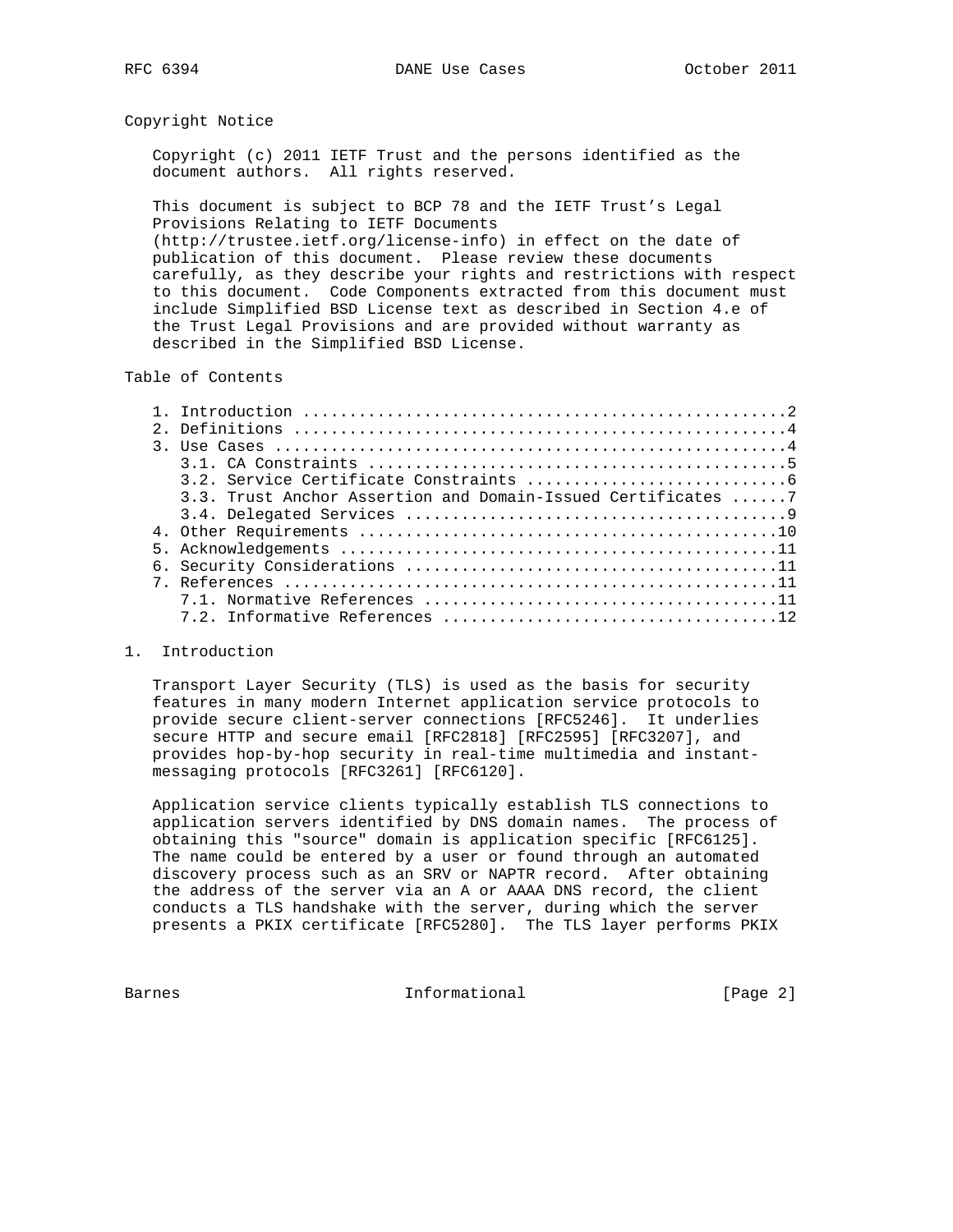validation of the certificate, including verification that the certificate chains to one of the client's trust anchors. If this validation is successful, then the application layer determines whether the DNS name for the application service presented in the certificate matches the source domain name [RFC6125]. Typically, if the name matches, then the client proceeds with the TLS connection.

 The certificate authorities (CAs) that issue PKIX certificates are asserting bindings between domain names and the public keys they certify. Application service clients are verifying these bindings and making authorization decisions -- whether to proceed with connections -- based on them.

 Clients thus rely on CAs to correctly assert bindings between public keys and domain names, in the sense that the holder of the corresponding private key should be the domain holder. Today, an attacker can successfully authenticate as a given application service domain if he can obtain a "mis-issued" certificate from one of the widely used CAs -- a certificate containing the victim application service's domain name and a public key whose corresponding private key is held by the attacker. If the attacker can additionally insert himself as a "man in the middle" between a client and server (e.g., through DNS cache poisoning of an A or AAAA record), then the attacker can convince the client that a server of the attacker's choice legitimately represents the victim's application service.

 With the advent of DNSSEC [RFC4033], it is now possible for DNS name resolution to provide its information securely, in the sense that clients can verify that DNS information was provided by the domain operator and not tampered with in transit. The goal of technologies for DNS-based Authentication of Named Entities (DANE) is to use the DNS and DNSSEC to provide additional information about the cryptographic credentials associated with a domain, so that clients can use this information to increase the level of assurance they receive from the TLS handshake process. This document describes a set of use cases that capture specific goals for using the DNS in this way, and a set of requirements that the ultimate DANE mechanism should satisfy.

 Finally, it should be noted that although this document will frequently use HTTPS as an example application service, DANE is intended to apply equally to all applications that make use of TLS to connect to application services identified by domain names.

Barnes **Informational Informational** [Page 3]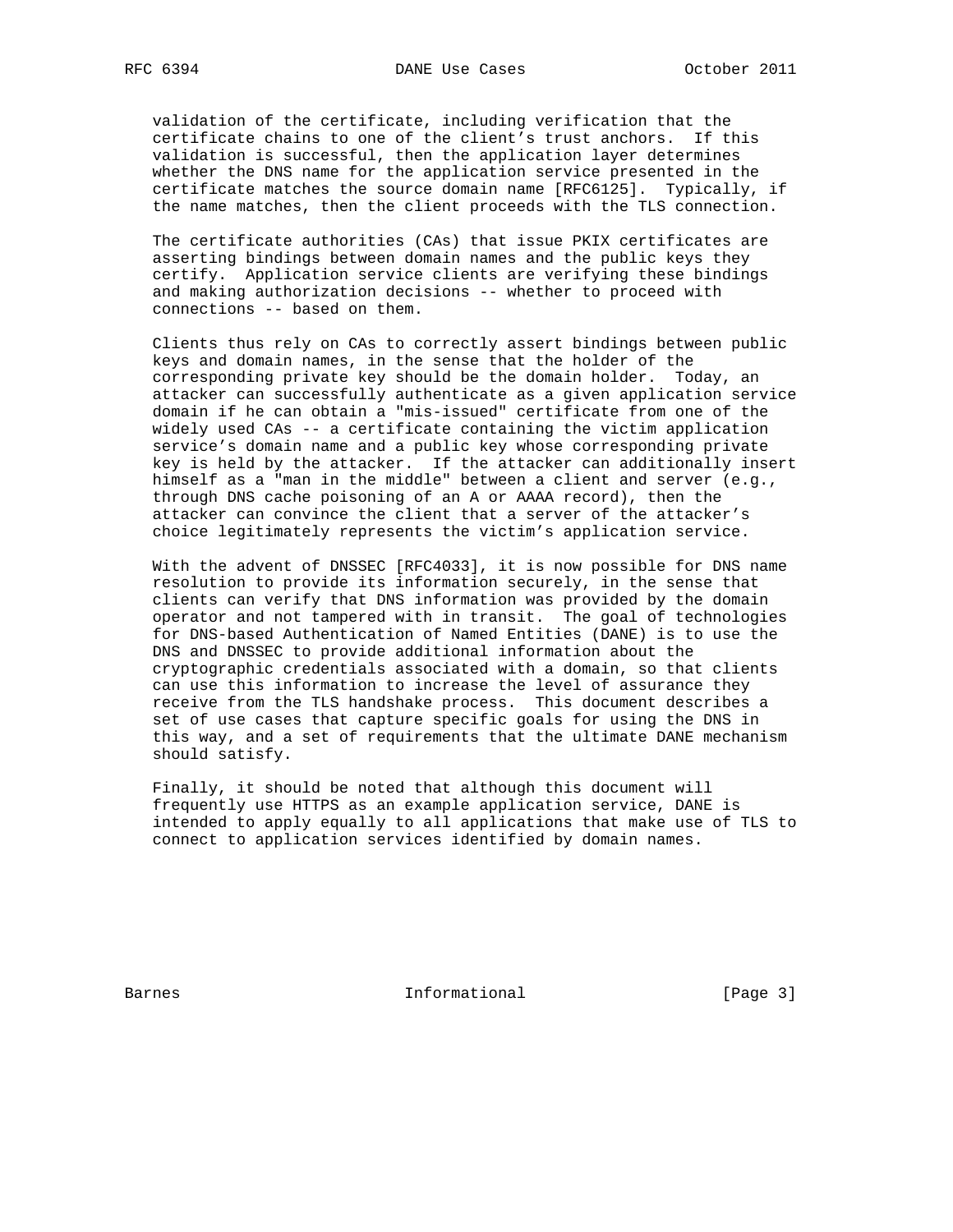### 2. Definitions

 This document also makes use of standard PKIX, DNSSEC, and TLS terminology. See RFC 5280 [RFC5280], RFC 4033 [RFC4033], and RFC 5246 [RFC5246], respectively, for these terms. In addition, terms related to TLS-protected application services and DNS names are taken from RFC 6125 [RFC6125].

 Note in particular that the term "server" in this document refers to the server role in TLS, rather than to a host. Multiple servers of this type may be co-located on a single physical host, often using different ports, and each of these can use different certificates.

 This document refers several times to the notion of a "domain holder". This term is understood to mean the entity that is authorized to control the contents of a particular zone. For example, the registrants of 2nd- or 3rd-level domains are the holders of those domains. The holder of a particular domain is not necessarily the entity that operates the zone.

 It should be noted that the presence of a valid DNSSEC signature in a DNS reply does not necessarily imply that the records protected by that signature were authorized by the domain holder. The distinction between the holder of a domain and the operator of the corresponding zone has several security implications, which are discussed in the individual use cases below.

3. Use Cases

 In this section, we describe the major use cases that the DANE mechanism should support. This list is not intended to represent all possible ways that the DNS can be used to support TLS authentication. Rather, it represents the specific cases that comprise the initial goals for DANE.

 In the use cases below, we will refer to the following dramatis personae:

 Alice: The operator of a TLS-protected application service on the host alice.example.com, and administrator of the corresponding DNS zone.

Bob: A client connecting to alice.example.com.

 Charlie: A well-known CA that issues certificates with domain names as identifiers.

Barnes **Informational Informational** [Page 4]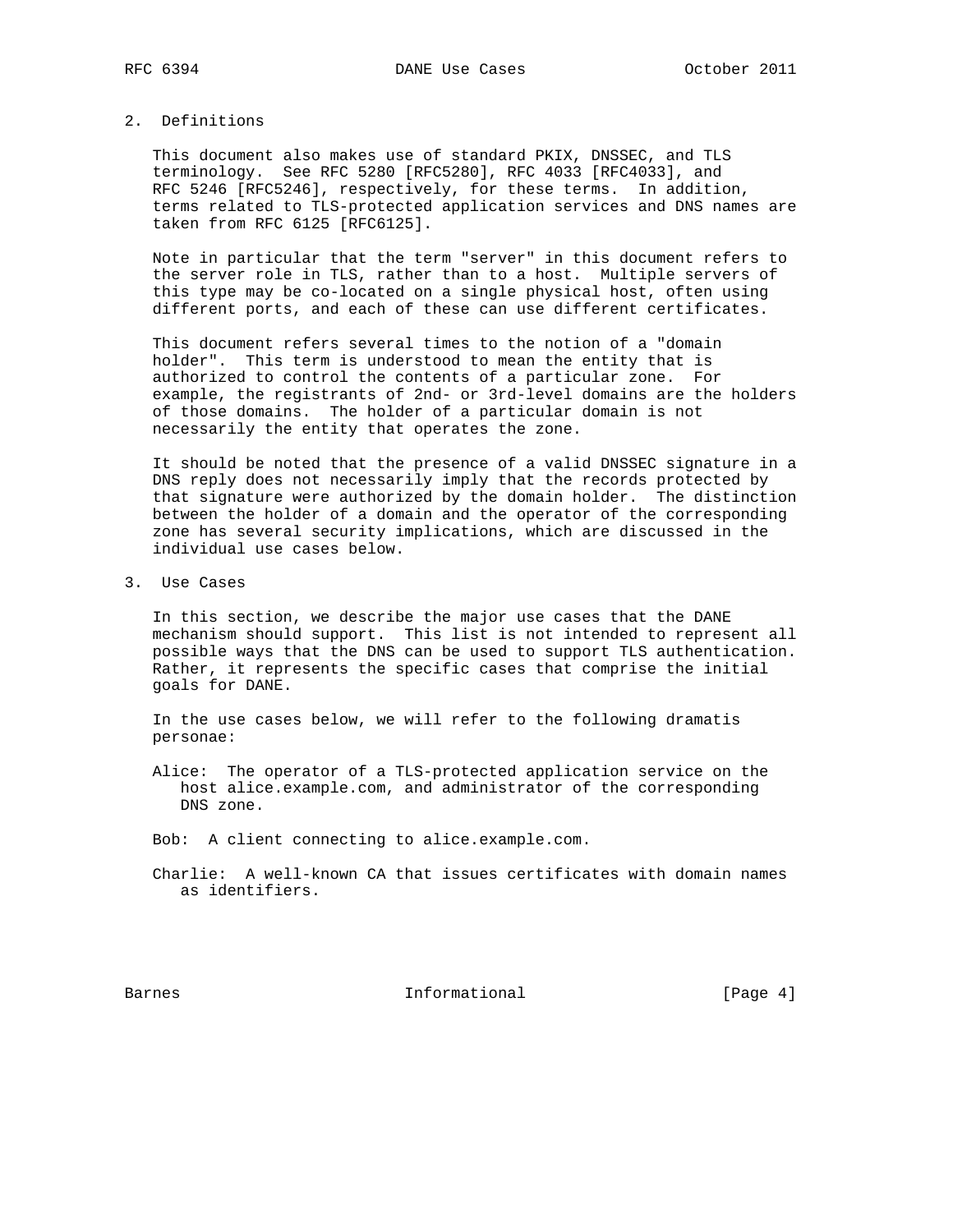Oscar: An outsourcing provider that operates TLS-protected application services on behalf of customers.

 Trent: A CA that issues certificates with domain names as identifiers, but is not generally well-known.

 These use cases are framed in terms of adding verification steps to TLS server identity checking on the part of application service clients. In application services where the clients are also identified by domain names (e.g., Extensible Messaging and Presence Protocol (XMPP) server-to-server connections), the same considerations and use cases are applicable to the application server's checking of identities in TLS client certificates.

### 3.1. CA Constraints

 Alice runs a website on alice.example.com and has obtained a certificate from the well-known CA Charlie. She is concerned that other well-known CAs might issue certificates for alice.example.com without her authorization, which clients would accept. Alice would like to provide a mechanism for visitors to her site to know that they should expect alice.example.com to use a certificate issued under the CA that she uses (Charlie) and not another CA. That is, Alice is recommending that the client verify that there is a valid certificate chain from the server certificate to Charlie before accepting the server certificate. (For example, in the TLS handshake, the server might include Charlie's certificate in the server Certificate message's certificate list structure [RFC5246]).

 When Bob connects to alice.example.com, he uses this mechanism to verify that the certificate presented by the server was issued under the proper CA, Charlie. Bob also performs the normal PKIX validation procedure for this certificate, in particular verifying that the certificate chains to a trust anchor (possibly Charlie's CA, if Bob accepts Charlie's CA as a trust anchor).

 Alice may wish to provide similar information to an external CA operator, Charlie. Prior to issuing a certificate for alice.example.com to someone claiming to be Alice, Charlie needs to verify that Alice is actually requesting a certificate. Alice could indicate her preferred CA using DANE to CAs as well as relying parties. Charlie could then check to see whether Alice said that her certificates should be issued by Charlie or another CA. Note that this check does not guarantee that the precise entity requesting a certification from Charlie actually represents Alice -- only that Alice has authorized Charlie to issue certificates for her domain to properly authorized individuals.

Barnes **Informational Informational** [Page 5]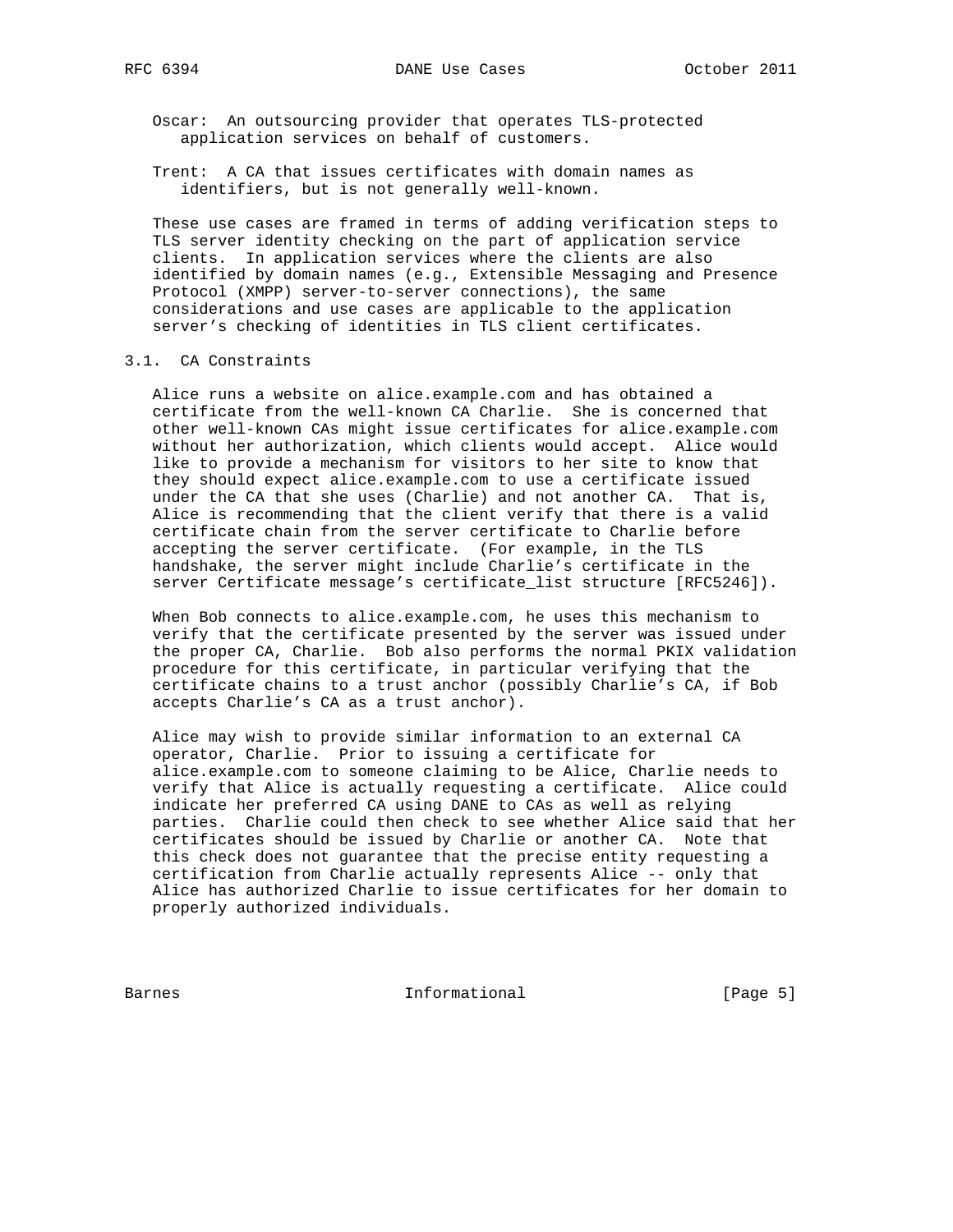In principle, DANE information expressing CA constraints can be presented with or without DNSSEC protection. Presenting DANE information without DNSSEC protection does not introduce any new vulnerabilities, but neither does it add much assurance. Deletion of records removes the protection provided by this constraint, but the client is still protected by CA practices (as now). Injected or modified false records are not useful unless the attacker can also obtain a certificate for the target domain. Thus, in the worst case, tampering with these constraints increases the risk of false authentication to the level that is now standard.

 Using DANE information for CA constraints without DNSSEC provides a very small incremental security feature. Many common attacks against TLS connections already require the attacker to inject false A or AAAA records in order to steer the victim client to the attacker's server. An attacker that can already inject false DNS records can also provide fake DANE information (without DNSSEC) by simply spoofing the additional records required to carry the DANE information.

 Injected or modified false DANE information of this type can be used for denial of service, even if the attacker does not have a certificate for the target domain. If an attacker can modify DNS responses that a target host receives, however, there are already much simpler ways of denying service, such as providing a false A or AAAA record. In this case, DNSSEC is not helpful, since an attacker could still cause a denial of service by blocking all DNS responses for the target domain.

 Continuing to require PKIX validation also limits the degree to which DNS operators (as distinct from the holders of domains) can interfere with TLS authentication through this mechanism. As above, even if a DNS operator falsifies DANE records, it cannot masquerade as the target server unless it can also obtain a certificate for the target domain.

# 3.2. Service Certificate Constraints

 Alice runs a website on alice.example.com and has obtained a certificate from the well-known CA Charlie. She is concerned about additional, unauthorized certificates being issued by Charlie as well as by other CAs. She would like to provide a way for visitors to her site to know that they should expect alice.example.com to present a specific certificate. In TLS terms, Alice is letting Bob know that this specific certificate must be the first certificate in the server Certificate message's certificate\_list structure [RFC5246].

Barnes **Informational Informational** [Page 6]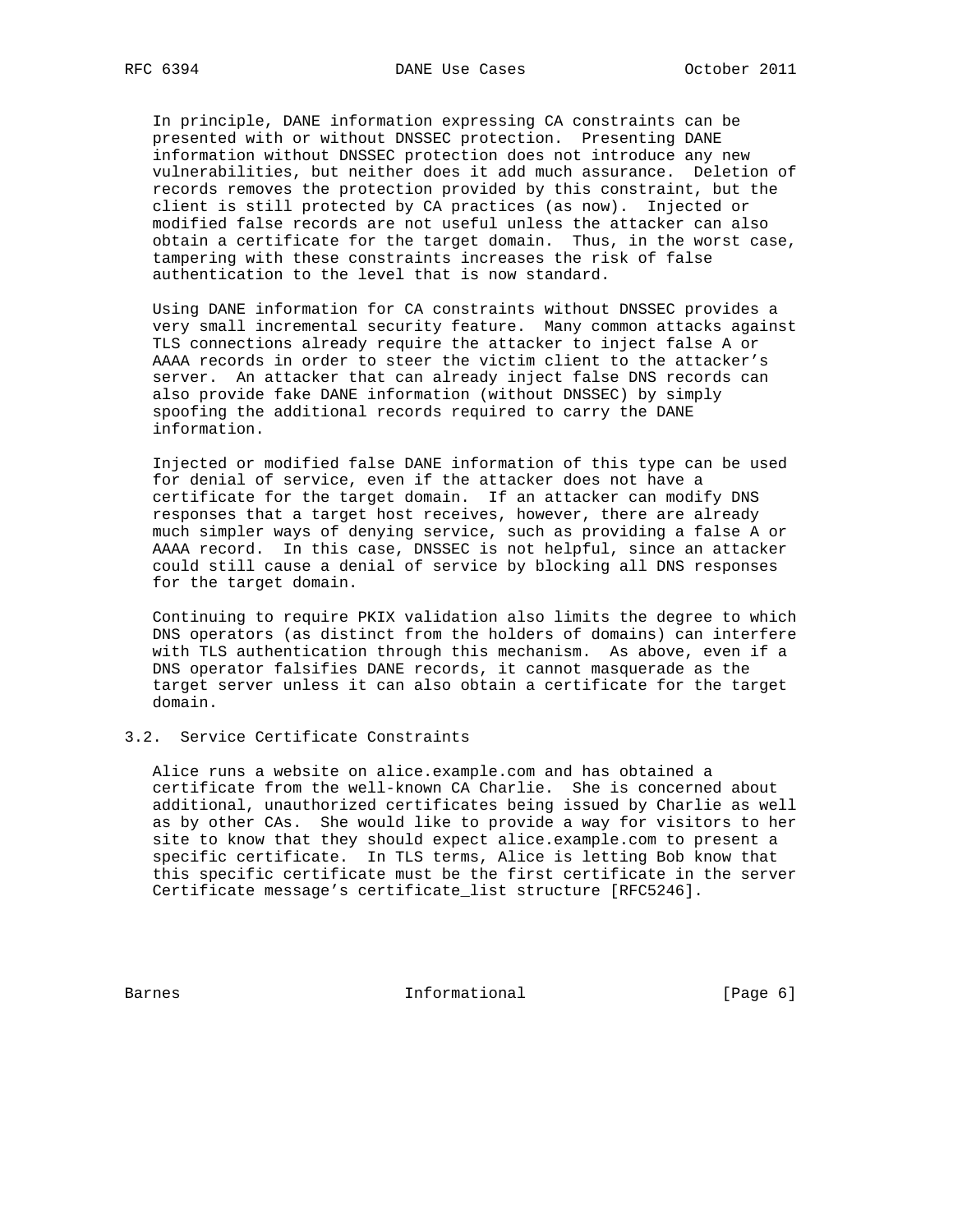When Bob connects to alice.example.com, he uses this mechanism to verify that the certificate presented by the server is the correct certificate. Bob also performs the normal PKIX validation procedure for this certificate, in particular verifying that the certificate chains to a trust anchor.

 The security implications for this case are the same as for the "CA Constraints" case above.

# 3.3. Trust Anchor Assertion and Domain-Issued Certificates

 Alice would like to be able to generate and use certificates for her website on alice.example.com without involving an external CA at all. Alice can generate her own certificates today, making self-signed certificates and possibly certificates subordinate to those certificates. When Bob receives such a certificate in a TLS handshake, however, he doesn't automatically have a way to verify that the issuer of the certificate is actually Alice, because he doesn't necessarily possess Alice's corresponding trust anchor. This concerns him because an attacker could present a different certificate and perform a man-in-the-middle attack. Bob would like to protect against this.

 Alice would thus like to publish information so that visitors to her site can know that the certificates presented by her application services are legitimately hers. When Bob connects to alice.example.com, he uses this information to verify that the certificate presented by the server has been issued by Alice. Since Bob can bind certificates to Alice in this way, he can use Alice's CA as a trust anchor for purposes of validating certificates for alice.example.com. Alice can additionally recommend that clients accept only her certificates using the CA constraints described above.

 As in Section 3.1 above, Alice may wish to represent this information to potential third-party CAs (Charlie) as well as to relying parties (Bob). Since publishing a certificate in a DANE record of this form authorizes the holder of the corresponding private key to represent alice.example.com, a CA that has received a request to issue a certificate from alice.example.com could use the DANE information to verify the requestor's authorization to receive a certificate for that domain. For example, a CA might choose to issue a certificate for a given domain name and public key only when the holder of the domain name has provisioned DANE information with a certificate containing the public key.

Barnes **Informational Informational** [Page 7]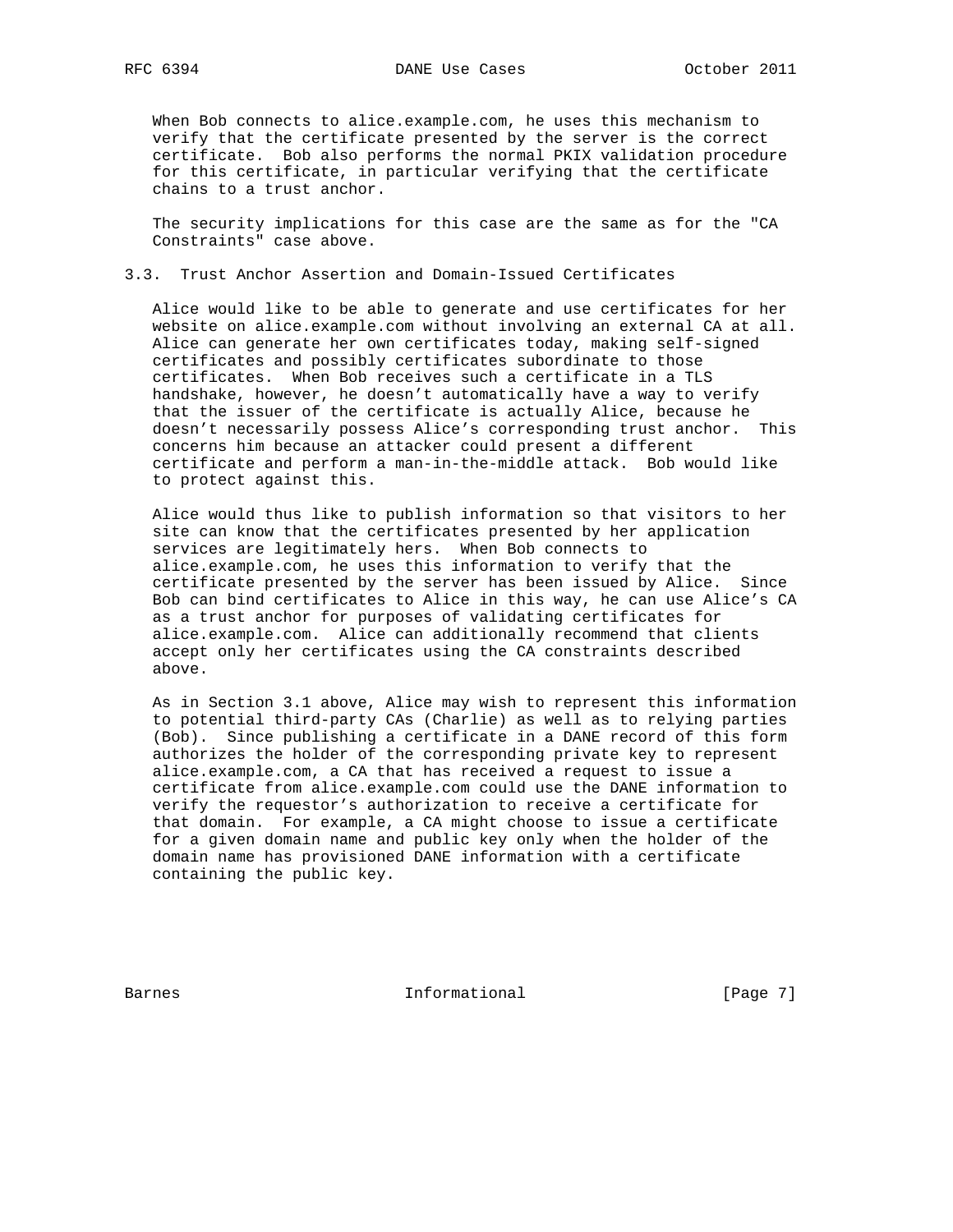Note that this use case is functionally equivalent to the case where Alice doesn't issue her own certificates, but uses Trent's CA, which is not well-known. In this case, Alice would be advising Bob that he should treat Trent as a trust anchor for purposes of validating Alice's certificates, rather than a CA operated by Alice herself. Bob would thus need a way to securely obtain Trent's trust anchor information, namely through DANE information.

 Alice's advertising of trust anchor material in this way does not guarantee that Bob will accept the advertised trust anchor. For example, Bob might have out-of-band information (such as a pre-existing local policy) that indicates that the CA advertised by Alice (Trent's CA) is not trustworthy, which would lead him to decide not to accept Trent as a trust anchor, and thus to reject Alice's certificate if it is issued under Trent's CA.

 Providing trust anchor material in this way clearly requires DNSSEC, since corrupted or injected records could be used by an attacker to cause clients to trust an attacker's certificate (assuming that the attacker's certificate is not rejected by some other local policy). Deleted records will only result in connection failure and denial of service, although this could result in clients re-connecting without TLS (a downgrade attack), depending on the application. Therefore, in order for this use case to be safe, applications must forbid clients from falling back to unsecured channels when records appear to have been deleted (e.g., when a missing record has no NSEC or NSEC3 record).

 By the same token, this use case puts the most power in the hands of DNS operators. Since the operator of the appropriate DNS zone has de facto control over the content and signing of the zone, he can create false DANE records that bind a malicious party's certificate to a domain. This risk is especially important to keep in mind in cases where the operator of a DNS zone is a different entity than the holder of the domain, as in DNS hosting/outsourcing arrangements, since in these cases the DNS operator might be able to make changes to a domain that are not authorized by the holder of the domain.

 It should be noted that DNS operators already have the ability to obtain certificates for domains under their control, under certain CA policies. In the current system, CAs need to verify that an entity requesting a certificate for a domain is actually the legitimate holder of that domain. Typically, this is done using information published about that domain, such as WHOIS email addresses or special records inserted into a domain. By manipulating these values, it is possible for DNS operators to obtain certificates from some well known certificate authorities today without authorization from the true domain holder.

Barnes **Informational Informational** [Page 8]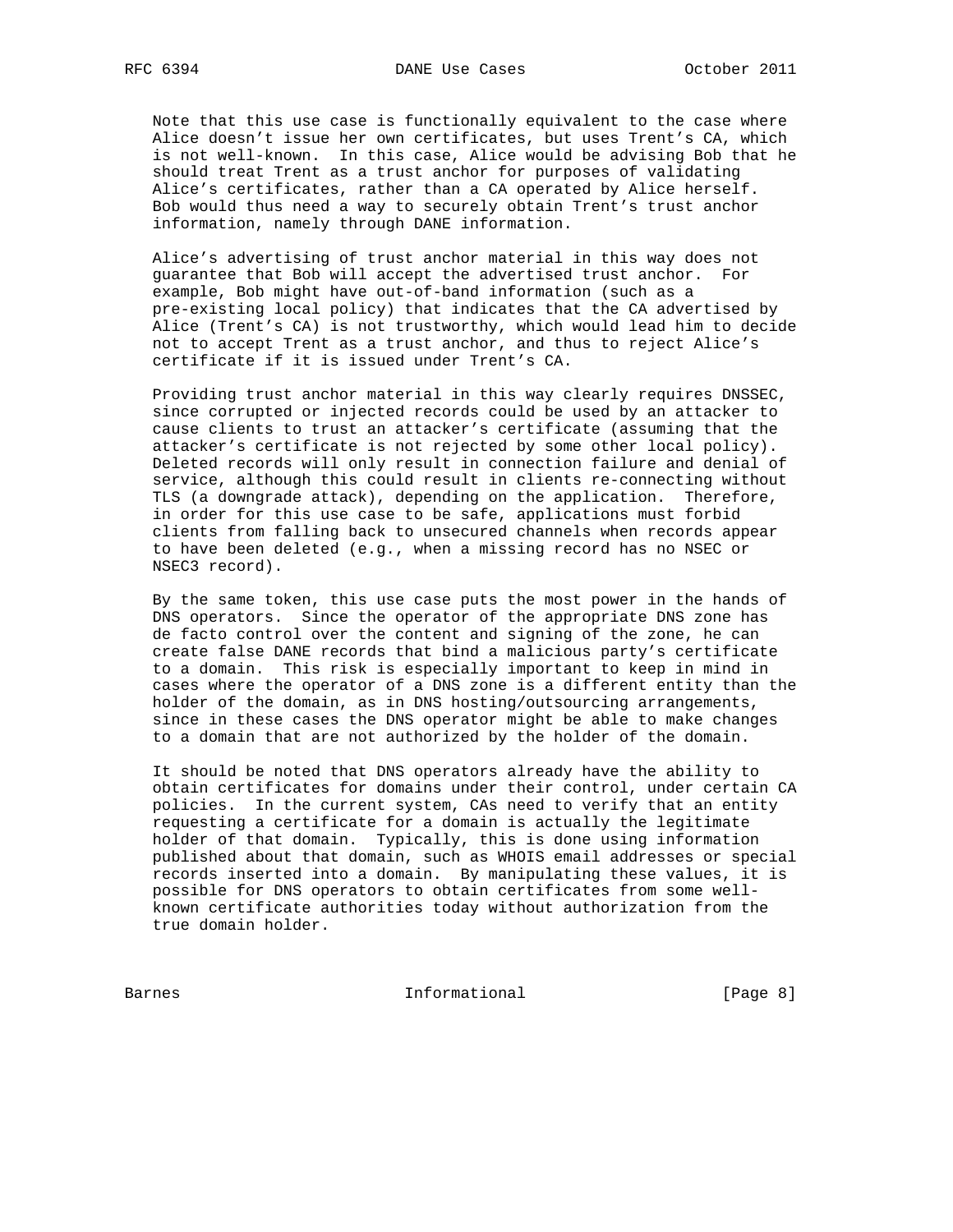### 3.4. Delegated Services

 In addition to guarding against CA mis-issue, CA constraints and certificate constraints can also be used to constrain the set of certificates that can be used by an outsourcing provider. Suppose that Oscar operates alice.example.com on behalf of Alice. In particular, Oscar then has de facto control over what certificates to present in TLS handshakes for alice.example.com. In such cases, there are a few ways that DNS-based information about TLS certificates could be configured; for example:

- 1. Alice has the A/AAAA records in her DNS and can sign them along with the DANE record, but Oscar and Alice now need to have tight coordination if the addresses and/or the certificates change.
- 2. Alice refers to Oscar's DNS by delegating a sub-domain name to Oscar, and has no control over the A/AAAA, DANE, or any other pieces under Oscar's control.
- 3. Alice can put DANE records into her DNS server but delegate the address records to Oscar's DNS server. This means that Alice can control the usage of certificates, but Oscar is free to move the servers around as needed. The only coordination needed is when the certificates change, and then it would depend on how the DANE record is set up (i.e., a CA or an end-entity certificate pointer).

 Which of these deployment patterns is used in a given deployment will determine what sort of constraints can be expressed by which actors. In cases where Alice controls DANE records (1 and 3), she can use CA and certificate constraints to control what certificates Oscar presents for Alice's application services. For instance, Alice might require Oscar to use certificates under a given set of CAs. This control, however, requires that Alice update DANE records when Oscar needs to change certificates. Cases where Oscar controls DANE records allow Oscar to maintain more autonomy from Alice, but by the same token, Alice cannot enforce any requirements on the certificates that Oscar presents in TLS handshakes.

Barnes **Informational Informational** [Page 9]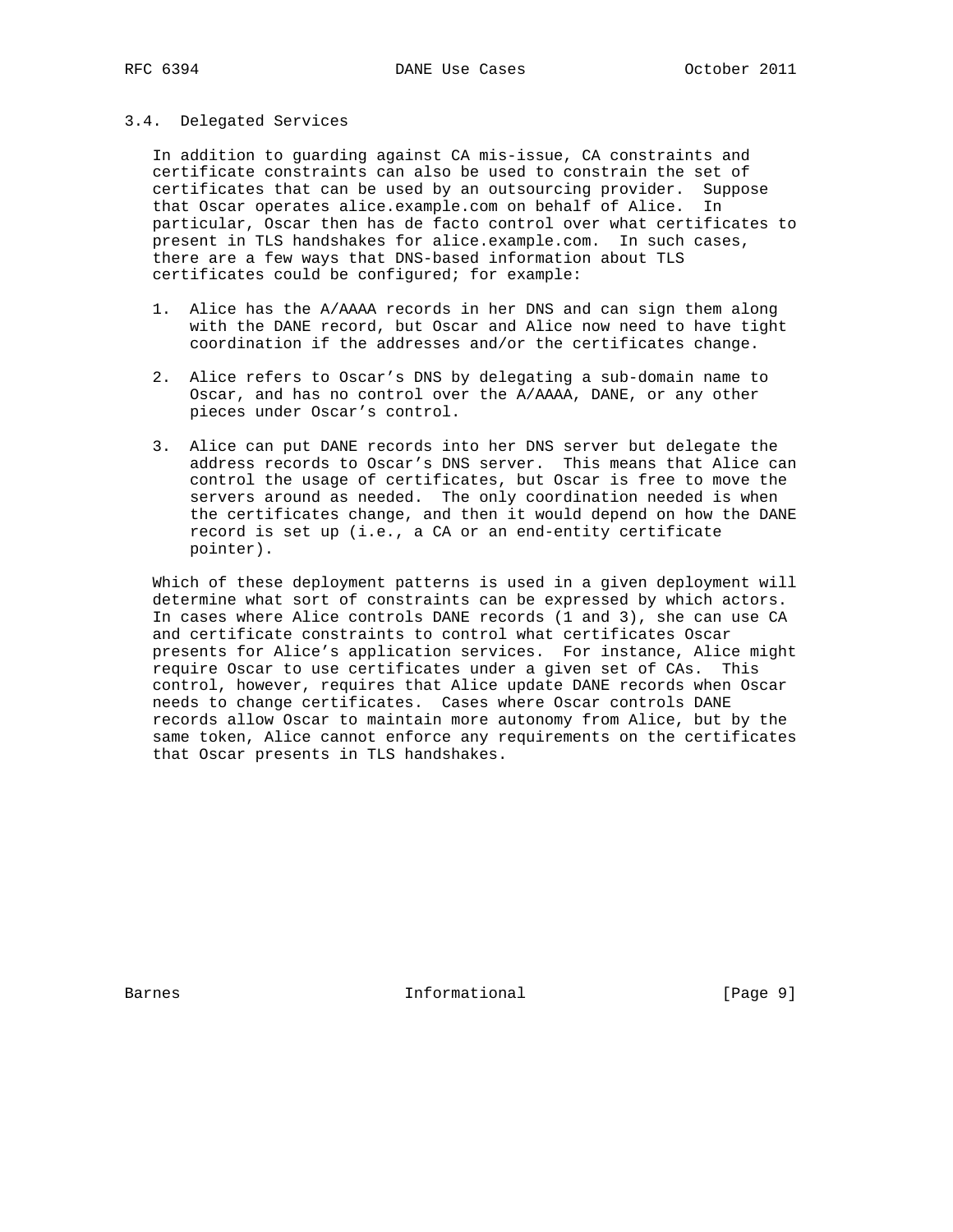#### 4. Other Requirements

 In addition to supporting the above use cases, the DANE mechanism must satisfy several lower-level operational and protocol requirements and goals.

- Multiple Ports: DANE should be able to support multiple application services with different credentials on the same named host, distinguished by port number.
- No Downgrade: An attacker who can tamper with DNS responses must not be able to make a DANE-compliant client treat a site that has deployed DANE and DNSSEC like a site that has deployed neither.
- Encapsulation: If there is DANE information for the name alice.example.com, it must only affect application services hosted at alice.example.com.
- Predictability: Client behavior in response to DANE information must be defined in the DANE specification as precisely as possible, especially for cases where DANE information might conflict with PKIX information.
- Opportunistic Security: The DANE mechanism must allow a client to determine whether DANE information is available for a site, so that a client can provide the highest level of security possible for a given application service. Clients that do not support DANE should continue to work as specified, regardless of whether DANE information is present or not.
- Combination: The DANE mechanism must allow multiple DANE statements of the above forms to be combined. For example, a domain holder should be able to specify that clients should accept a particular certificate (Section 3.2) as well as any certificate issued by its own CA (Section 3.3). The precise types of combination allowed will be defined by the DANE protocol.
- Roll-over: The DANE mechanism must allow a site to transition from using one DANE mechanism to another. For example, a domain holder should be able to migrate from using DANE to assert a domain issued certificate (Section 3.3) to using DANE to require an external CA (Section 3.1), or vice versa. The DANE mechanism must also allow roll-over between records of the same type, e.g., when changing CAs.
- Simple Key Management: DANE should have a mode in which the domain holder only needs to maintain a single long-lived public/private key pair.

Barnes 10 and 11 and 11 and 10 and 10 and 10 and 10 and 10 and 10 and 10 and 10 and 10 and 10 and 10 and 10 and 10 and 10 and 10 and 10 and 10 and 10 and 10 and 10 and 10 and 10 and 10 and 10 and 10 and 10 and 10 and 10 an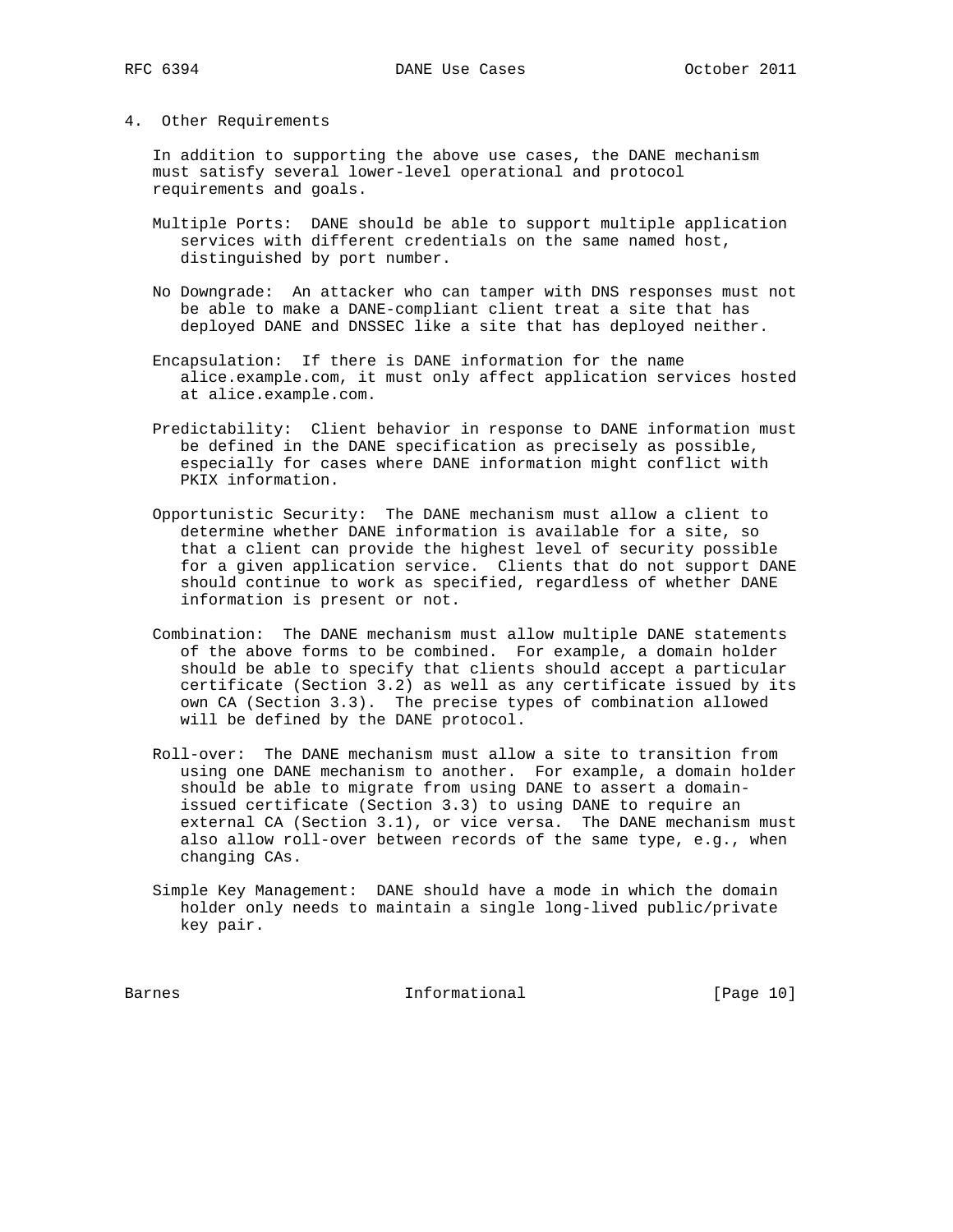Minimal Dependencies: It should be possible for a site to deploy DANE without also deploying anything else, except DNSSEC.

- Minimal Options: Ideally, DANE should have only one operating mode. Practically, DANE should have as few operating modes as possible.
- Wildcards: The mechanism for distributing DANE information should allow the use of DNS wildcard labels (\*) for setting DANE information for all names within a wildcard expansion.
- Redirection: The mechanism for distributing DANE information should work when the application service name is the result of following a DNS redirection chain (e.g., via CNAME or DNAME).
- 5. Acknowledgements

 Thanks to Eric Rescorla for the initial formulation of the use cases, Zack Weinberg and Phillip Hallam-Baker for contributing other requirements, and the whole DANE working group for helpful comments on the mailing list.

6. Security Considerations

 The primary focus of this document is the enhancement of TLS authentication procedures using the DNS. The general effect of such mechanisms is to increase the role of DNS operators in authentication processes, either in place of or in addition to traditional third party actors such as commercial certificate authorities. The specific security implications of the respective use cases are discussed in their respective sections above.

- 7. References
- 7.1. Normative References
	- [RFC4033] Arends, R., Austein, R., Larson, M., Massey, D., and S. Rose, "DNS Security Introduction and Requirements", RFC 4033, March 2005.
	- [RFC5246] Dierks, T. and E. Rescorla, "The Transport Layer Security (TLS) Protocol Version 1.2", RFC 5246, August 2008.
	- [RFC5280] Cooper, D., Santesson, S., Farrell, S., Boeyen, S., Housley, R., and W. Polk, "Internet X.509 Public Key Infrastructure Certificate and Certificate Revocation List (CRL) Profile", RFC 5280, May 2008.

Barnes 11 Communicational Enformational [Page 11]